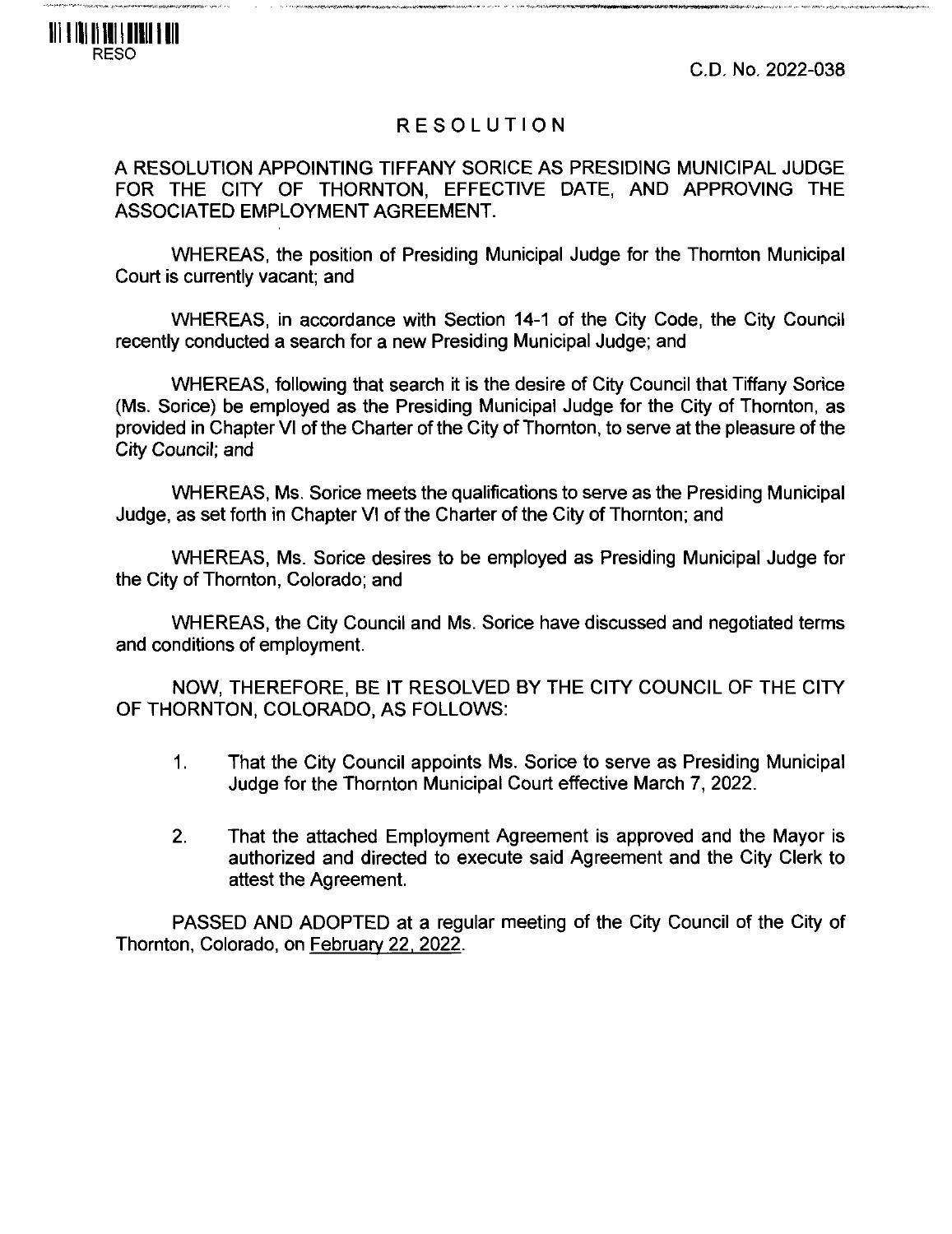# *EMPLOYMENT AGREEMENT*

*This Agreement, made and entered into this \*Z2f^* day of February, 2022, by and between the City of Thornton, a municipal corporation organized pursuant to the laws ofthe State of Colorado {hereinafter called the "CITY") and Tiffany Sorice (hereinafter called "EMPLOYEE") both of whom agree as follows:

### WITNESSETH:

WHEREAS, the CITY desires to employ the services of said EMPLOYEE, as Presiding Municipal Judge of the City of Thornton, as provided by law; and

WHEREAS, it is the desire of the CITY to provide certain benefits, establish certain conditions of employment, and to set working conditions of said EMPLOYEE; and

WHEREAS, it is the desire of the CITY to:

- (1) Secure and retain the services of EMPLOYEE and to provide inducement for EMPLOYEE to remain in such employment,
- (2) Make possible full work productivity by assuring EMPLOYEE'S morale and peace of mind with respect to future security,
- (3) Provide a just means for terminating EMPLOYEE'S services at such time as EMPLOYEE may be unable to fully discharge EMPLOYEE'S duties or when CITY may desire to otherwise terminate EMPLOYEE'S employment;

NOW, THEREFORE, IN CONSIDERATION OF THE MUTUAL COVENANTS contained below, the parties hereto agree as follows:

SECTION I: EMPLOYMENT, EVALUATION, TERMINATION

- (A) Duties
	- (1) Effective March 7, 2022, CITY hereby agrees to employ EMPLOYEE as Presiding Municipal Judge of the CITY to perform all the duties and functions of Presiding Municipal Judge, including, but not limited to, those duties specified in Chapter VI of the Thornton City Charter, and to perform such other duties as the City Council shall assign in its discretion.
	- (2) EMPLOYEE shall faithfully perform the inherent duties of the Presiding Municipal Judge including, but not limited to, the conduct of all Court sessions as necessary to hear and determine all matters filed with the Municipal Court as the same may be within its subject matter jurisdictions. A determination of such cases shall be as provided by law.
	- (3) EMPLOYEE is responsible to preside over session of the Thornton Municipal Court and utilize the services of Associate Judges only on a reasonable and necessary basis when EMPLOYEE is not available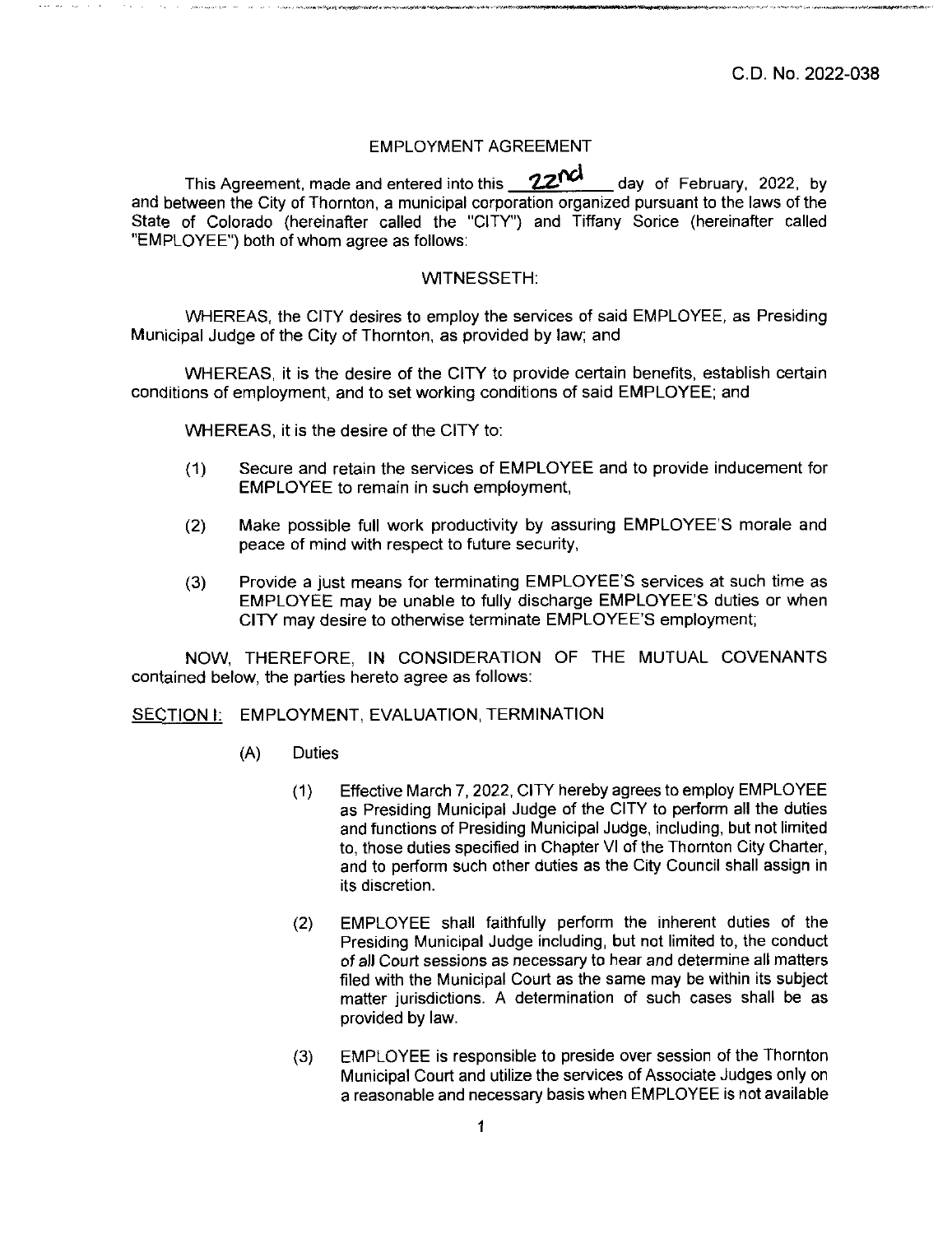(G) Private Practice of law

EMPLOYEE shall not engage in the private practice of law during the term of this Agreement.

(H) Professional Certification

EMPLOYEE will at all times maintain EMPLOYEE'S certification to practice law in and shall be a member in good standing of the Bar of the State of Colorado.

(I) Additional Terms of Employment

The City Council shall fix any other terms and conditions of employment, as it may determine from time to time, relating to the performance of EMPLOYEE, provided such terms and conditions are not inconsistent with or in conflict with the provisions ofthis Agreement, CITY Ordinances, CITY Charter, or any other law.

## SECTION II: PROFESSIONAL AND COMMUNITY DEVELOPMENT

The following expenses shall be paid for by the CITY provided they are approved in the normal fashion by City Council and included In the annual budget for the Presiding Municipal Judge:

(A) Travel, Training, Professional Associations

Subject to availability of sufficient revenues, the reasonable costs and expenses of the following shall be annually budgeted by the City:

- (1) Registration, travel, and subsistence expenses for EMPLOYEE to attend local, state, regional, and international meetings of local government attorneys, including, but not limited to, the meetings of the Colorado Municipal Judges' Association.
- (2) Registration, travel, and subsistence expenses for EMPLOYEE to attend various other municipal and/or professional meetings where EMPLOYEE'S attendance would enhance EMPLOYEE'S professional development or would be for the good of the CITY.
- (3) Registration, travel, and subsistence expenses for EMPLOYEE to attend such national, regional or state meetings of groups or committees on which EMPLOYEE serves as a member.
- (4) Registration, travel, and subsistence expenses of EMPLOYEE for short courses, institutes, and seminars that are necessary for EMPLOYEE'S professional development and for the good of the CITY.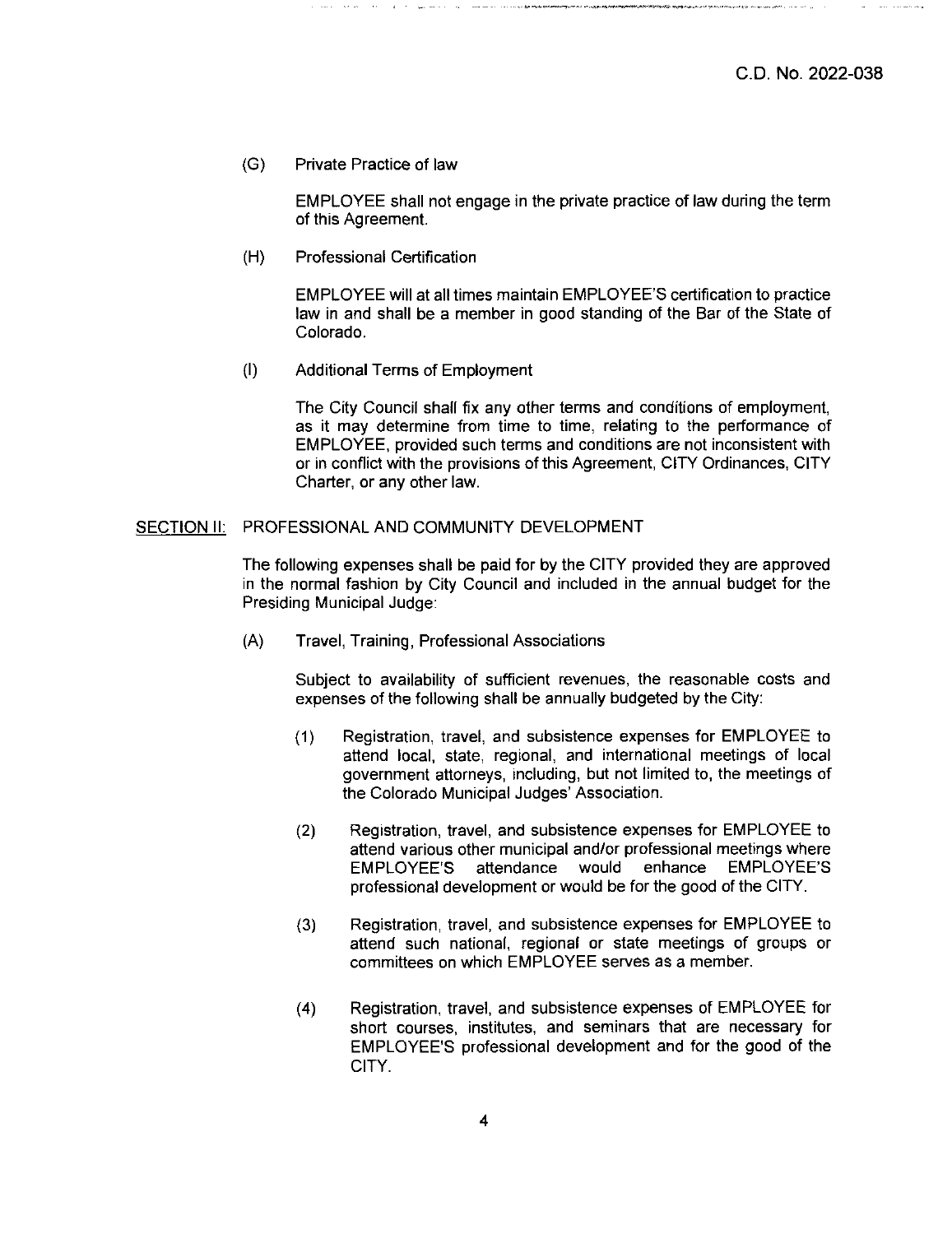- (5) Registration, travel, and subsistence expenses of EMPLOYEE for official travel, meetings, and occasions, to adequately pursue necessary official and other functions for CITY.
- (6) At conferences or other proper governmental functions where EMPLOYEE'S spouse and/or family are customarily expected to participate, the CITY shall pay the cost of registration expenses of the EMPLOYEE'S spouse/family, but shall not pay their travel or subsistence expenses, unless approved by City Council.
- (B) Civic Clubs

**Contract** 

CITY recognizes the desirability of representation in and before local civic and other organizations, and EMPLOYEE is authorized to become a member of such civic club(s) or organizations, for which CITY shall pay all reasonable expenses.

(C) Dues and Subscriptions

The CITY shall pay necessary fees for EMPLOYEE to maintain EMPLOYEE'S license to practice law in the State of Colorado and dues to the Colorado State Bar, the American Bar Association, such local bar association as EMPLOYEE is eligible to join, and such other organizations for CITY or municipal attorneys as are appropriate. Further, the CITY agrees to allow EMPLOYEE the time and to pay for at least the minimum number of hours of continuing legal education instruction required each year by the Colorado Supreme Court.

## SECTION III: COMPENSATION AND EXPENSES

- (A) Salary
	- (1) CITY agrees to pay EMPLOYEE for services rendered pursuant hereto an annual base salary of One-Hundred Eighty Thousand and No/100 Dollars (\$180,000.00), payable in installments at the same time as other employees of the CITY are paid.
	- (2) CITY agrees to annually review the salary of EMPLOYEE and if necessary, to increase the salary of EMPLOYEE in keeping with salaries paid for comparable positions in surrounding governmental entities. Said increases shall be made through the budgetary process and shall take effect at the beginning of the CITY'S budget year or as the CITY may otherwise direct.
	- (3) CITY agrees to provide EMPLOYEE with all cost of living increases as provided to other CITY employees.
	- (4) CITY agrees to provide the EMPLOYEE with any bonus award{s) generally provided to all other CITY employees.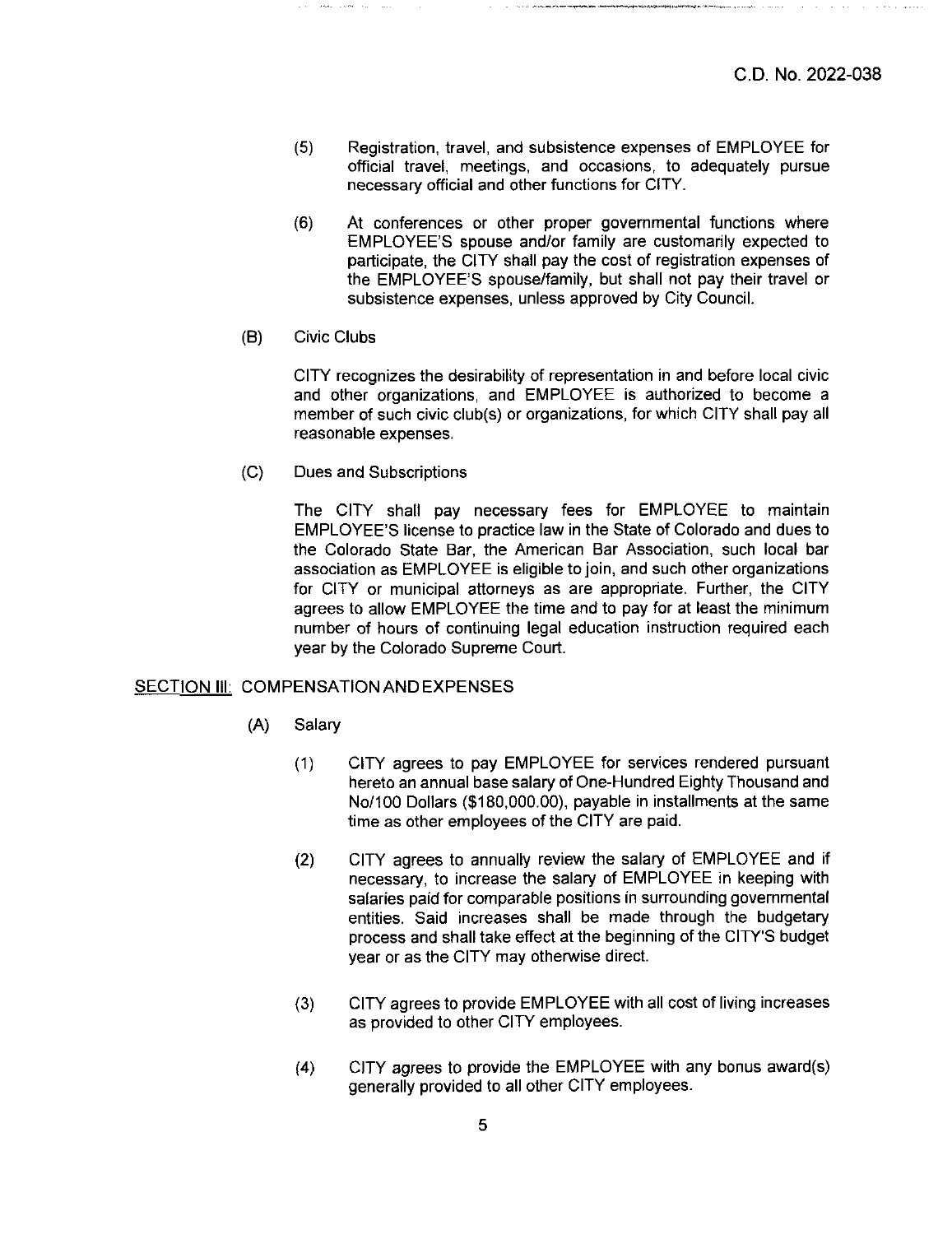(B) General Expenses

CITY recognizes that certain expenses of a non-personal and generally jobaffiliated nature are incurred by EMPLOYEE, and hereby agrees to reimburse or pay said reasonable expenses, not including mileage reimbursement, and the Finance Director is hereby authorized to disburse such monies upon receipt of duly executed expense or petty cash vouchers, receipts, statements, or personal affidavits.

- (C) Automobile Expenses
	- (1) EMPLOYEE shall have the option of maintaining an automobile allowance of Three Hundred Seventy Dollars (\$370.00), per month or discontinuing all of such allowance and replacing it with a vehicle selected and provided by the CITY.
	- (2) Annually, at EMPLOYEE'S performance evaluation or at budget review, the CITY shall review and if necessary, increase the automobile allowance taking into consideration the current cost of automobiles, the cost of insurance and the cost of operating and maintaining an automobile.
	- (3) The CITY recognizes and agrees that all capital equity earned or created through the allowance shall defer to the interest of the EMPLOYEE and shall not be considered as a factor in creating the allowance or in future adjustments of the allowance.
	- (4) From time to time, the CITY shall make available to EMPLOYEE an automobile for EMPLOYEE'S use while EMPLOYEE'S automobile is being repaired.
	- (5) At any time during the life of this Agreement the CITY and EMPLOYEE may, through mutual agreement, terminate the automobile allowance in preference of the CITY providing to EMPLOYEE exclusive and unrestricted use, at all times during EMPLOYEE'S employment, of an automobile. In such event, the CITY shall be responsible for paying for liability, property damage and comprehensive insurance and for the purchase, operation, maintenance, repair, and regular replacement of said automobile.
- (D) Severance Pay

If City Council terminates or requests the resignation of EMPLOYEE, the CITY agrees to pay EMPLOYEE a lump sum cash payment of seven (7) months of base salary. Any severance payment due will be paid together with any accrued but unpaid vacation or other benefits that employees in the CITY'S Excluded Pay Plan would receive at termination. The CITY shall be relieved of its obligation to make such severance payment if:

(1) At the time of EMPLOYEE'S termination, EMPLOYEE has been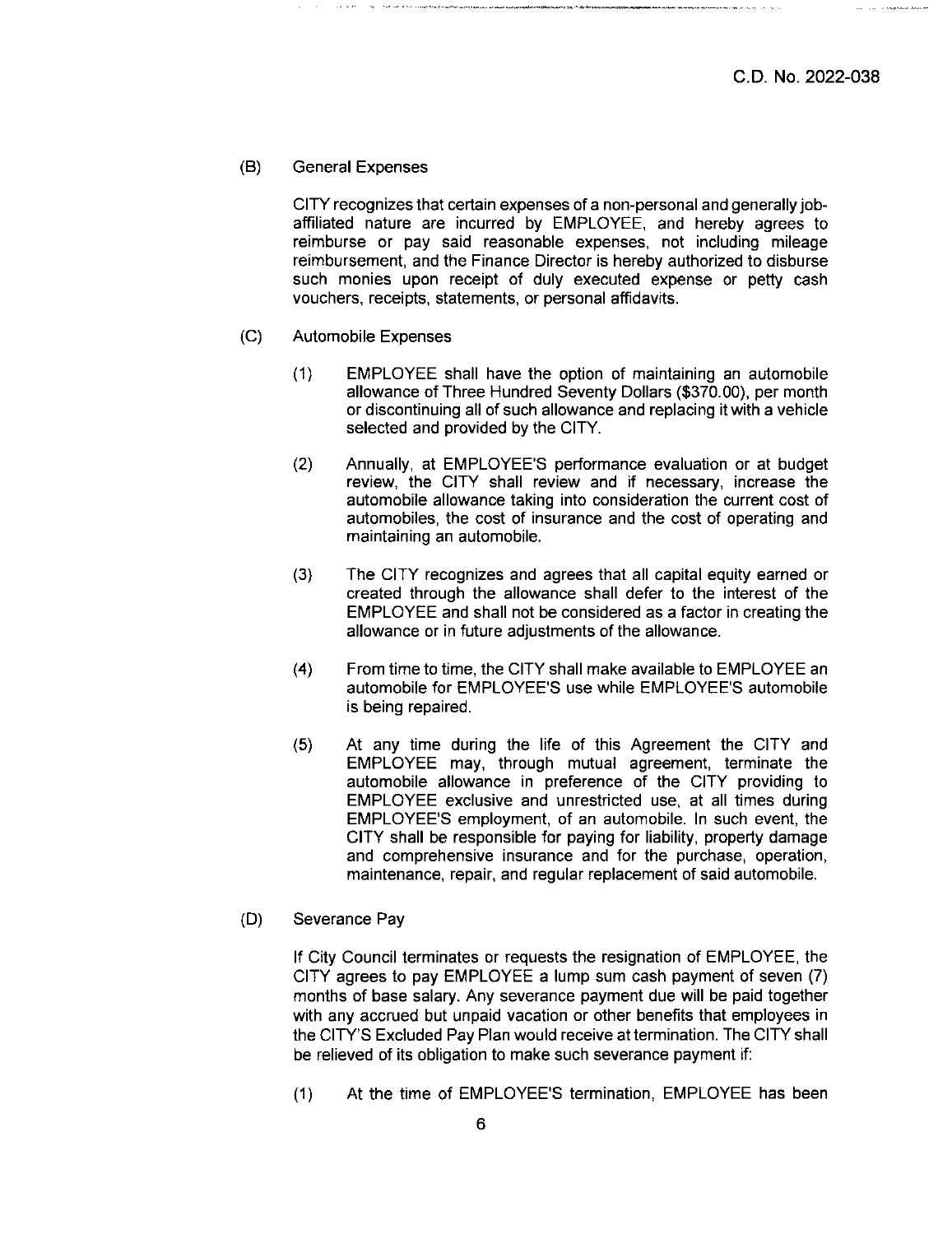indicted for or convicted of any felony, any crime involving moral turpitude, dishonesty or personal pecuniary gain, or any crime committed while acting in the course of EMPLOYEE'S official duties as Presiding Municipal Judge; or

- (2) At the time of EMPLOYEE'S termination EMPLOYEE has been disbarred or suspended from the practice of law, or has been subject to any professional discipline of any kind by the Colorado Supreme Court; or
- (3) EMPLOYEE resigns this employment of EMPLOYEE'S own initiative.
- E) Technology Stipend

The CITY shall provide EMPLOYEE with a monthly technology stipend as is provided to City Council members to compensate EMPLOYEE for the City business use of personal items such as: home computer, internet access, printer/fax machine, second telephone line, cellular phone, office supplies, etc. (The current technology stipend amount for 2022 is equal to \$200.00.) EMPLOYEE shall not be eligible for the automobile portion of such monthly stipend, as this matter is addressed in Section III, Paragraph (C) of this Agreement.

#### SECTION IV: FRINGE BENEFITS

(A) Health Insurance

CITY agrees to provide hospitalization, surgical, and comprehensive medical insurance for EMPLOYEE and EMPLOYEE'S eligible dependents, and to pay the premiums thereon, equal to that which is provided other CITY employees.

(B) Sick Leave

CITY agrees to provide EMPLOYEE with Sick Leave benefits in the same manner, as is provided to employees in the CITY'S Excluded Pay Plan.

(C) Disability Income Protection

CITY agrees to provide Disability Income Protection Insurance for EMPLOYEE in the same manner as is provided to employees in the CITY'S Excluded Pay Plan.

(D) Life Insurance

CITY agrees to provide Life Insurance for EMPLOYEE and to pay premiums thereon equal to that which is provided to employees in the CITY'S Excluded Pay Plan.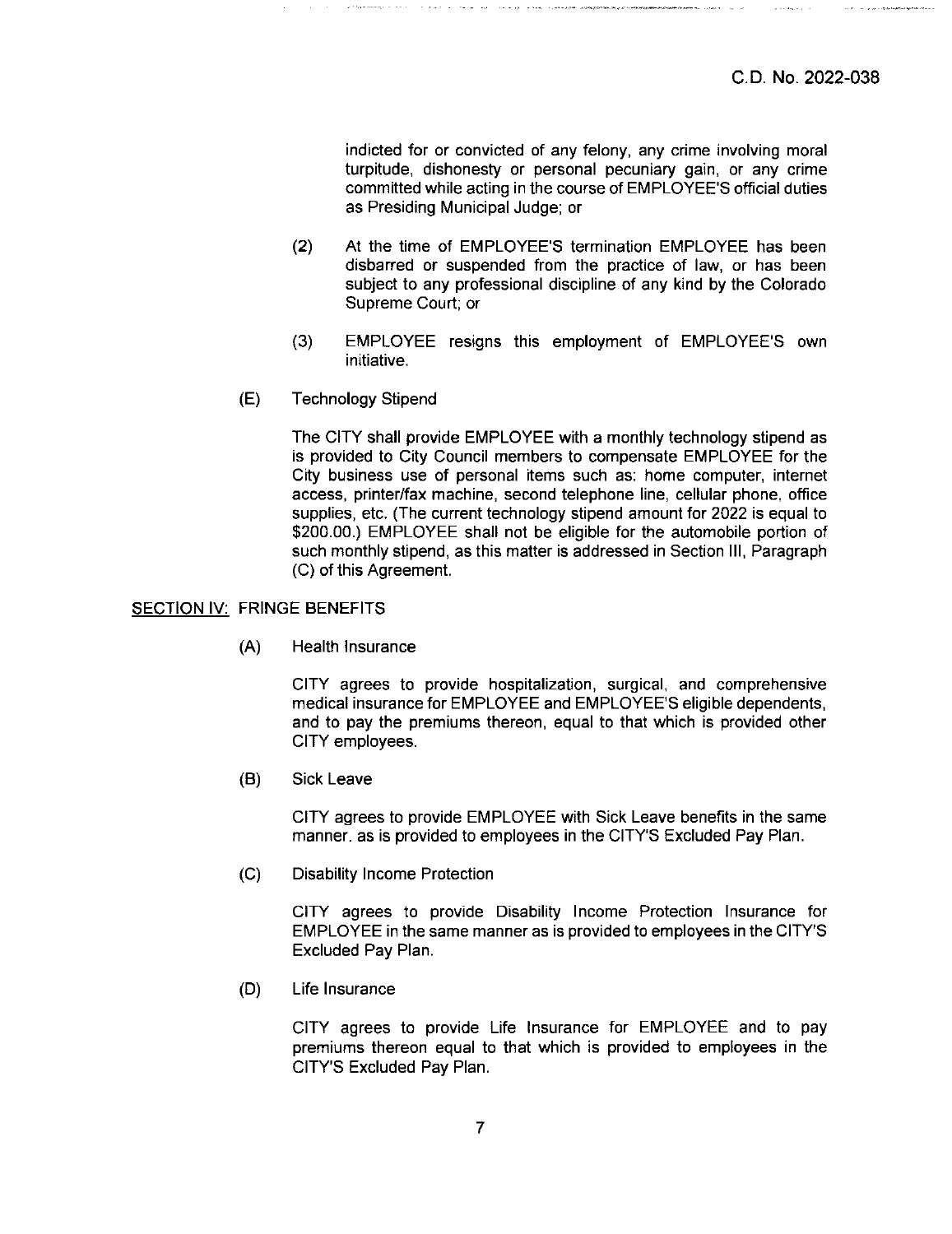(E) Retirement (Same as Excluded employees)

CITY agrees to execute all necessary agreements for participation in the City's retirement and deferred compensation plans and, in addition to the base salary paid by the CITY to EMPLOYEE, CITY agrees to pay seven point sixty percent (7.60%) of EMPLOYEE'S base salary into a Money Purchase Plan on EMPLOYEE'S behalf effective on the first day of EMPLOYEE'S employment, in equal proportionate amounts each pay period, and to transfer ownership to succeeding employers upon EMPLOYEE'S resignation or termination. In addition to such CITY contribution, the CITY and EMPLOYEE shall annually determine the level of any mandatory participant contribution to said Money Purchase Plan.

(F) Vacation Leave

As an inducement to EMPLOYEE for EMPLOYEE to become Presiding Municipal Judge, EMPLOYEE shall be credited with eighty (80) hours of vacation leave on the first day of employment with the CITY. In addition, CITY agrees to provide EMPLOYEE with Vacation Leave benefits at a rate of 20 hours per month.

(G) Application of Existing Benefits

All provisions of the CITY and rules and regulations relating to vacation and sick leave, disability and other fringe benefits and working conditions as they now exist or hereafter may be amended, except the City Pension System, also shall apply to EMPLOYEE as they would to other employees of CITY, in addition to said benefits enumerated specifically for the benefit of EMPLOYEE, except as herein provided.

(H) Retiree Health Savings Plan

CITY agrees to allow EMPLOYEE to participate in any Retiree Health Savings Plan that may be approved by City Council for general City employees. EMPLOYEE would receive the same level of benefits offered to such other employees.

#### **SECTION V: LIABILITY**

à.

(A) Bonding

CITY shall bear the full cost of any fidelity or other bonds required for EMPLOYEE under any law or ordinance.

(B) Indemnification

CITY will indemnify and hold harmless EMPLOYEE from any Judgments which may be entered against EMPLOYEE, and will pay any claims made against EMPLOYEE and reimburse EMPLOYEE for any collections or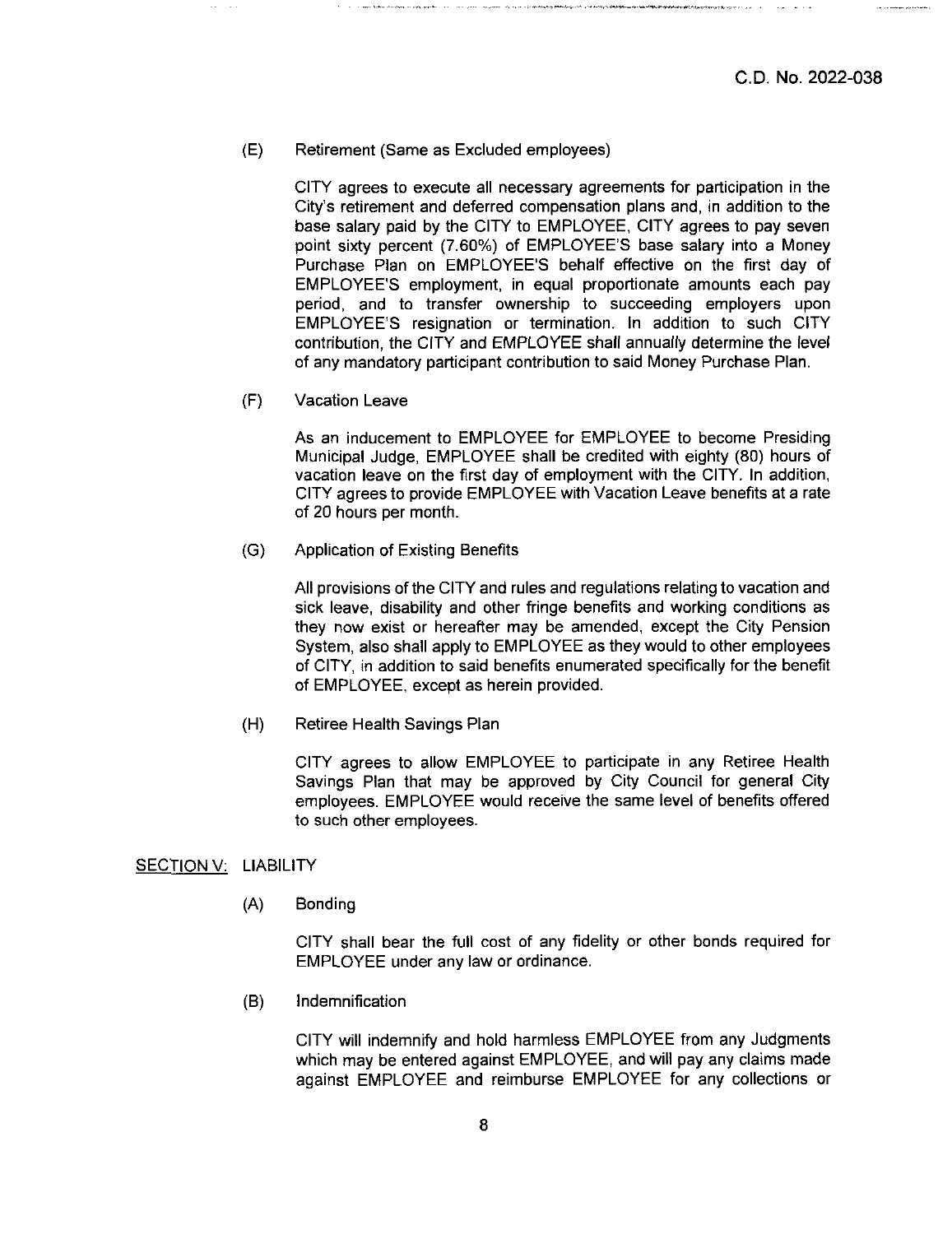payments of any kind by EMPLOYEE to any other person or entity where the same result from or arise out of EMPLOYEE'S employment relationship with the CITY, whether during employment or after termination, provided however that such indemnification obligation shall not be applicable when the act or omission upon which the judgment or claim is based is willful and wanton or if EMPLOYEE compromises or settles the claim without the consent of the CITY, as more specifically set forth at Section 24-10-110 C.R.S. (Colorado Governmental Immunity Act).

joa

- (C) Legal Representation
	- (1) CITY agrees that it will, through the Office of the City Attorney and/or other special counsel designated by the CITY, provide EMPLOYEE with legal representation when EMPLOYEE is a party to litigation based upon EMPLOYEE'S relationship to the CITY, and in addition, litigation based upon alleged acts or omissions arising out of or in the course and scope of employment.
	- (2) CITY further agrees that such legal representation described in the. preceding paragraph shall continue after termination of employment and shall so continue until such litigation has been ended. CITY further agrees in the event the CITY fails to assume the defense of EMPLOYEE as contemplated at Section 24-10-110 C.R.S., that EMPLOYEE shall have the right to select EMPLOYEE'S own counsel to represent EMPLOYEE in any such litigation arising out of the employment relationship, or based upon EMPLOYEE'S position, employment or any acts arising out of and in the course and scope of 'EMPLOYEE'S employment as aforesaid. The reasonable fees and costs of such representation shall be paid by CITY.
	- (3) EMPLOYEE shall reimburse CITY for reasonable attorney fees and costs incurred in the event that the Court determines that the injuries do not arise out of an act or omission of EMPLOYEE occurring during the performance of EMPLOYEE'S duties and within the scope of employment or that the act or omission was willful and wanton as contemplated at Section 24-10-110 C.R.S.
	- (4) CITY further agrees that, in the event of a conflict of interest within the Office of Presiding Municipal Judge, or the refusal of the CITY to appoint special counsel, EMPLOYEE, pursuant to the provisions set forth in Paragraphs (1) and (2) above, shall have the right to select EMPLOYEE'S own counsel to represent EMPLOYEE.
	- (5) CITY further agrees that in those instances when EMPLOYEE is entitled to select EMPLOYEE'S own counsel pursuant to Section V, Paragraph (C) (2) or (C) (4) of this Agreement, it shall pay reasonable legal fees of such private counsel promptly upon submission of statement for same, in addition to any costs or expenses of litigation, subject to the exception set forth in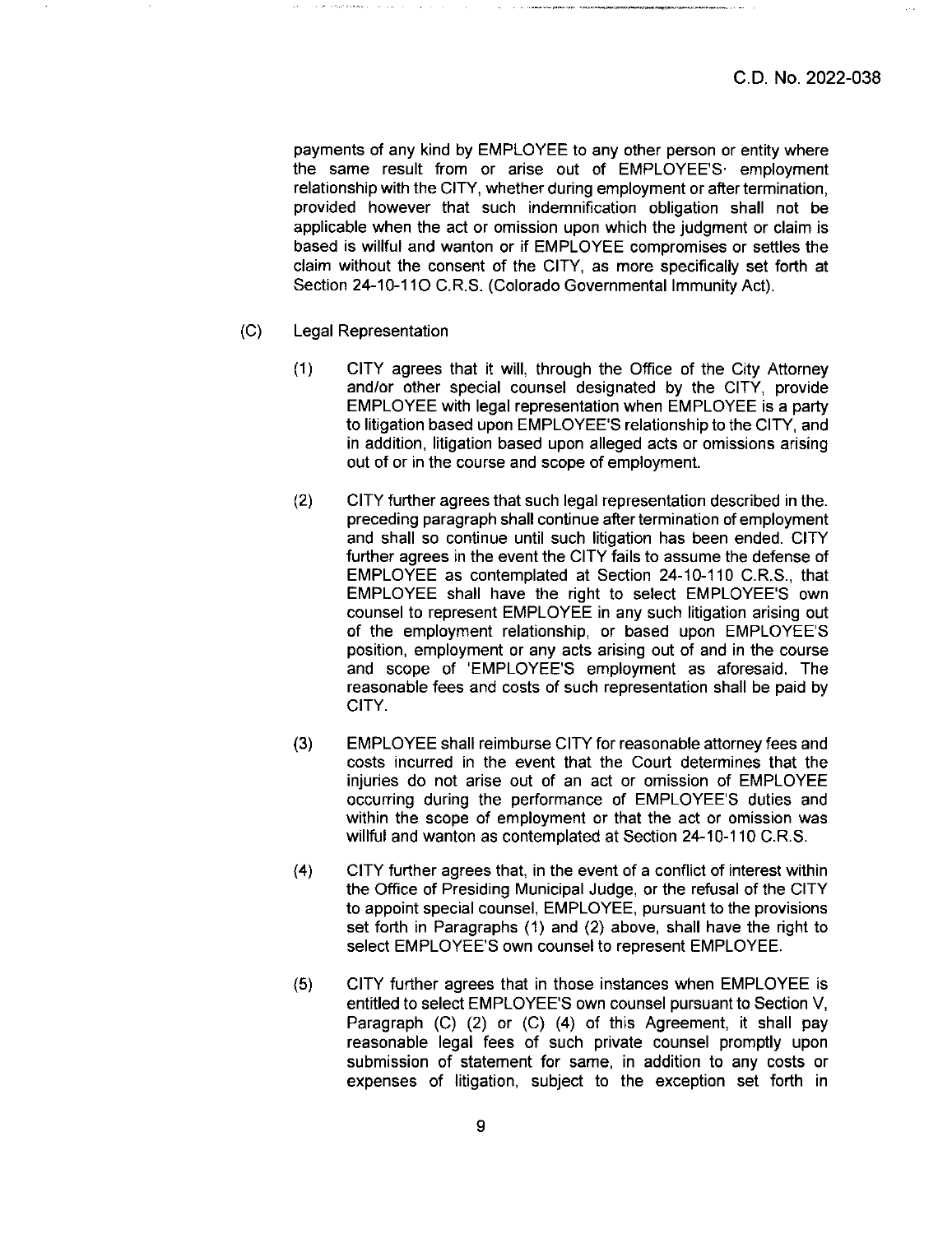Paragraph (C) (3) of this Section.

(6) The CITY will not be responsible for any legal fees of EMPLOYEE during any litigation or process involving EMPLOYEE'S dismissal from employment by City Council.

#### SECTION VIII:GENERAL PROVISIONS

- (A) The text herein shall constitute the entire Agreement between the parties and may be modified, amended or waived only by written instrument executed by both parties. No waiver of a breach hereof shall be deemed to constitute a waiver of a future breach, whether of a similar or dissimilar nature.
- (B) This Agreement shall be binding upon and inure to the benefit of the heirs at law and executors of EMPLOYEE.
- (C) If any provision or any portion thereof, contained in this Agreement is held to be unconstitutional, invalid or unenforceable, the remainder of this Agreement, or portion thereof, shall be deemed severable, shall not be affected, and shall remain in full force and effect.
- (D) Non-Assignment

This Agreement is one for personal services to be provided by EMPLOYEE only and may not be assigned.

(E) Each party has cooperated in the drafting and preparation of this Agreement. Hence, in any construction to be made of this Agreement, the same shall not be construed against any party on the basis of that party being the "drafter."

This Agreement shall be governed as to its validity and effect by the laws of the State of Colorado.

IN WITNESS WHERE OF : The CITY OF THORNTON has caused this Agreement to be approved by its City Council and to be executed by its Mayor and duly attested by its City Clerk, and EMPLOYEE has signed and executed this Agreement, both in duplicate, the day and year first above written.